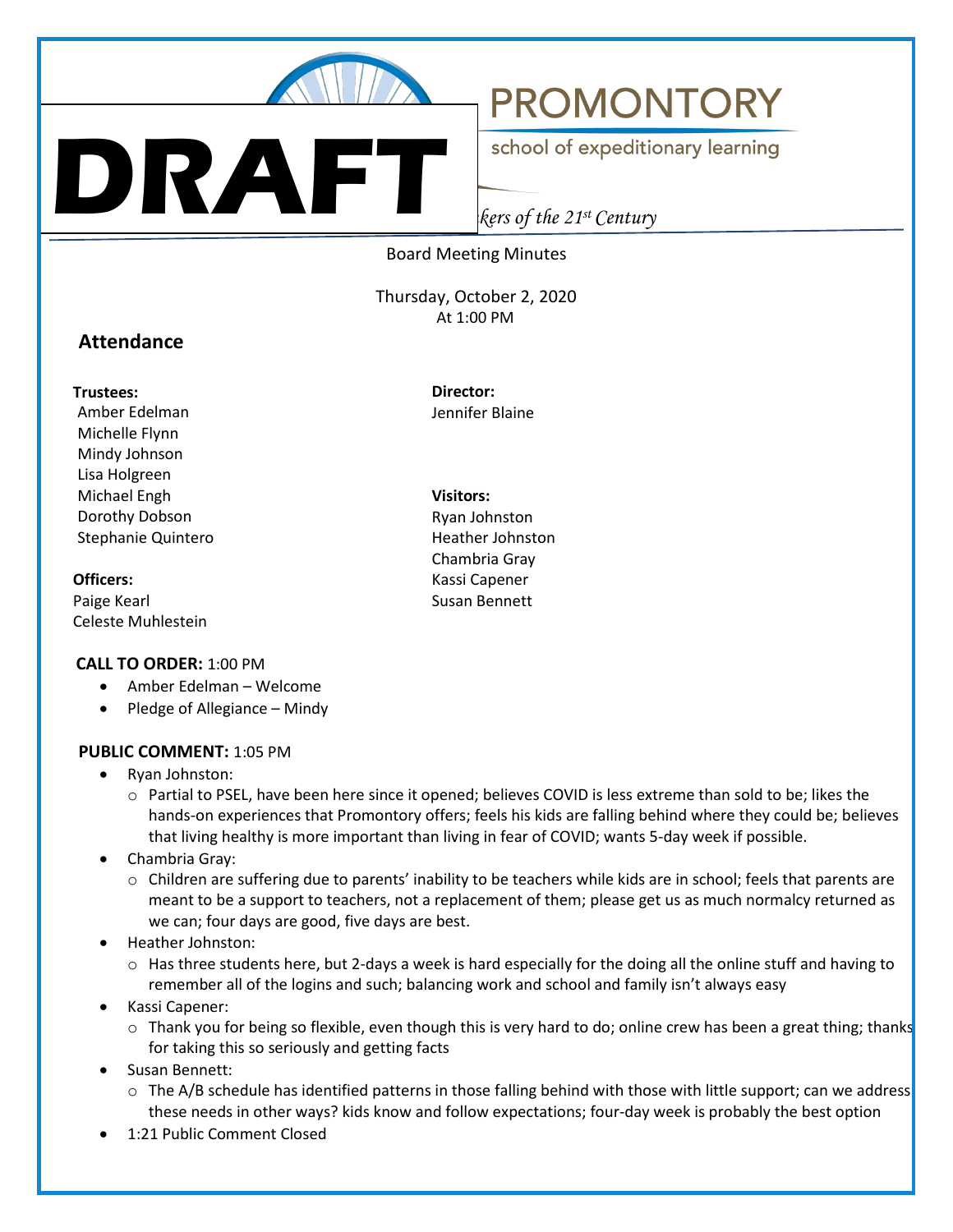#### **BUSINESS:** 1:22

- Minutes from last board meeting where we voted on the schedule change were reviewed by Amber
- Mindy reviews data she has gotten from the Bear River Health Department

## o CDC ratings:

- **EXEC** Cases per 100,000 people is in the "orange" range
- **Positivity rate per 100,000 tests is in "orange" range**
- **Mitigation is in "green" range**
- Jennifer: 2 students at PSEL are in quarantine due to family member positives; four students at BEHS tested positive with 100 students in quarantine there.

## **Opening Statements by Board Members:**

- Amber: feels the best option is to go to 4-day; 16 students in 7/8 are in distance learning and teachers are supporting both
- Michael: presented demographics of the board; likes A/B schedule, but can support 4-day week due to data/statistics that show lower risk; hopes we can come together and move forward together
- Dorothy: offers teacher's perspective for planning difficulty; can support 4-day week
- Lisa: her student has school anxiety and has thrived with A/B schedule
- Paige: has flipped back and forth on this decision; there is balance in the A/B schedule and risk mitigation can be done; office and admins are amazing and very supportive and communicated more than teachers; we ask kids to do hard things and hopes parents can step up; want to stay w/ A/B so can mitigate risk better
- Michelle: has 3 distance learners so her situation is different, but would hate to see Promontory's doors close; "green" status does not mean things are under control, so don't react to that designation; disappointed in the community at large for their responses to decisions
- Mindy: Distance is working with two of her students, but not the third; mitigation is working, data suggests we can handle this but it will be hard
- Jennifer: Gratitude for everyone who is helping with all of this; we are a business and we need to take care of our customers and address their needs; decision from customer standpoint has been made by 65% of parents voting for returning; the 5<sup>th</sup> day option is a great experiment to do something we never would have had an option to try
- Celeste: represents herself and PoP respondants who have reached out to her
	- $\circ$  Mask mandate is a sore point for many, but we have the mandate from the state we have to follow; outside time for masks breaks is prioritized
	- o A/B schedule is liked by many, and suggest Friday is fieldwork day
	- $\circ$  the kids are already adjusted to being home in the event of a quarantine
	- $\circ$  they are worried about their kids staying caught up and not get lost in the cracks
	- o bigger families are losing family time due to homework
	- o Some rely on breakfast and lunch for healthy meals
	- $\circ$  2 days a week as a safe place instead of 5 abuse
	- o Want us to pick a plan and stick to it and not flip-flop
	- o Misunderstandings surrounded our schedule from the beginning
	- o PoP respondents are almost equially split on which schedule we should choose
- Stephanie: looked through all of the comments and understands them all; can we maintain the standards of mitigation to keep school open?

## **Open Discussion:** 2:15 pm

- Moving to 4-days we will still comply with the outline USBe MANDATED
- We continue to do more than what is already required for cleaning
- BEHS has 2,000+ students and only 4 cases and 100 quarantine, statistaclly that is small; our school would be much more impactful
- Teachers are felling like it's time to come back, only a few are still nervous, many have switched their choice
- SPED students are most in need of the in-person interaction; OT is costing us a lot more because of the difficulty of managing the schedule
- Self-certifying is working, but temp checks at the door are much faster
- Would we return to A/B? Jennifer: after the second quarantine of a class or of the whole school